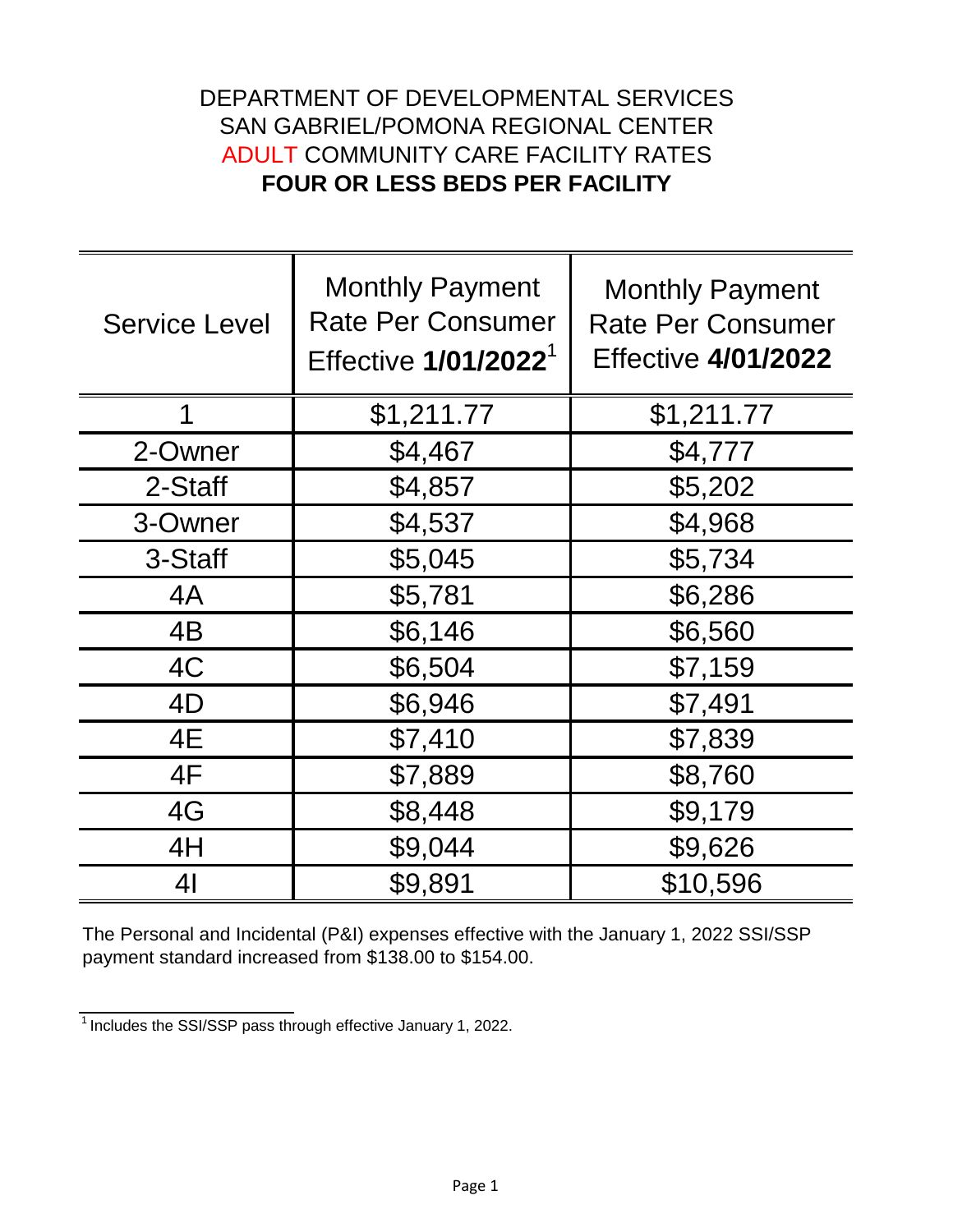## DEPARTMENT OF DEVELOPMENTAL SERVICES **FIVE OR SIX BEDS PER FACILITY** ADULT COMMUNITY CARE FACILITY RATES SAN GABRIEL/POMONA REGIONAL CENTER

| <b>Service Level</b> | <b>Monthly Payment</b><br><b>Rate Per Consumer</b> | <b>Monthly Payment</b><br><b>Rate Per Consumer</b> |
|----------------------|----------------------------------------------------|----------------------------------------------------|
|                      | Effective 1/01/2022 <sup>1</sup>                   | <b>Effective 4/01/2022</b>                         |
| 1                    | \$1,211.77                                         | \$1,211.77                                         |
| 2-Owner              | \$3,095                                            | \$3,465                                            |
| 2-Staff              | \$3,377                                            | \$3,772                                            |
| 3-Owner              | \$3,696                                            | \$4,254                                            |
| 3-Staff              | \$4,060                                            | \$4,806                                            |
| 4A                   | \$4,645                                            | \$5,244                                            |
| 4B                   | \$4,985                                            | \$5,499                                            |
| 4C                   | \$5,324                                            | \$6,112                                            |
| 4D                   | \$5,720                                            | \$6,409                                            |
| 4E                   | \$6,163                                            | \$6,741                                            |
| 4F                   | \$6,612                                            | \$7,643                                            |
| 4G                   | \$7,120                                            | \$8,024                                            |
| 4H                   | \$7,682                                            | \$8,446                                            |
| 41                   | \$8,476                                            | \$9,405                                            |

The Personal and Incidental (P&I) expenses effective with the January 1, 2022 SSI/SSP payment standard increased from \$138.00 to \$154.00.

 $\frac{1}{1}$  Includes the SSI/SSP pass through effective January 1, 2022.